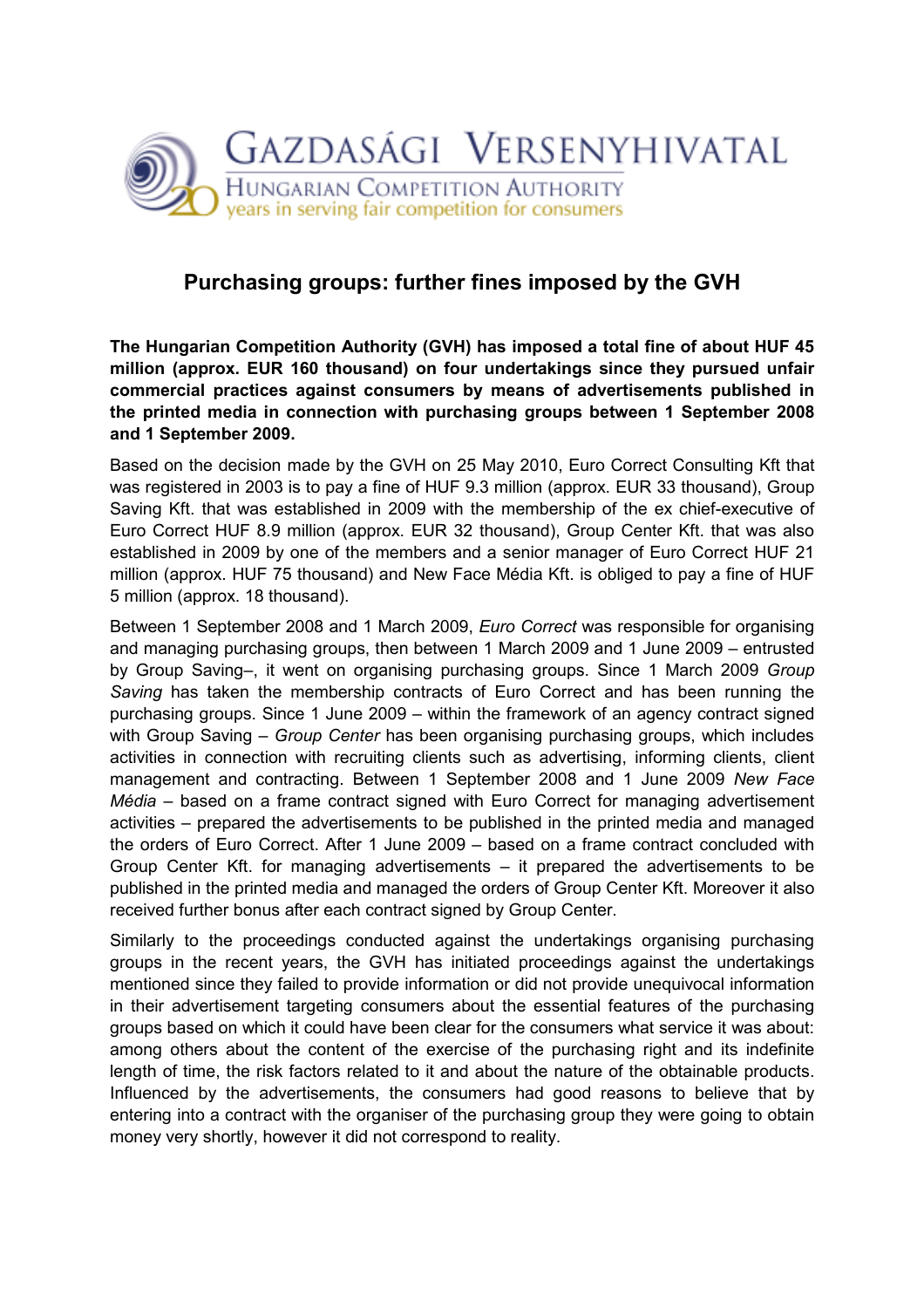In its proceeding the GVH investigates among others whether the people who have come across the advertisements and information targeting mostly those people who are more defenceless than the average, typically in a very bad financial situation, excluded from the banking services of the financial institutions (those who are on the black list of banks, on the so-called BAR-list and pensioners) were aware of the essential features of the service of the purchasing group: namely that the services are financed by means of internal loan transactions within the group (from the pre-payments of the members), that fortune plays a decisive role (occasionally they chose by lot the lucky person who obtains the purchasing right in a given month) and the fact that the consumer cannot obtain the purchasing right and the product desired at the time of entering into contract, but later, maybe even years after.

In connection with the organisation, management and popularization activities of the above mentioned undertakings relating to purchasing groups, the GVH has investigated their statements published in the printed media, in the form of leaflets or on the websites of EuroCorrect and Group Saving. The GVH has again stated that the fact itself that the consumer – misled by the unfair practice – enters into contact with the undertaking can be objected since in the course of this practice the undertaking may persuade the consumer to make a decision which actually serves the interests of the undertaking. The advertisements published in the printed media – mostly for free or in entertaining daily papers distributed in large numbers, local magazines, next to the ads of numerous products and services, among the advertisements of the credit brokers or other financial products – and investigated in the present proceeding were without doubt able to influence consumer decision-making. This is also supported by the fact that the undertakings continuously deemed it important to advertise since the advertisements constituted the basis of the contact between the undertakings and their future clients. It is also to be highlighted that the slogans used in ads such as "also for those on the black list of the banks and for pensioners" have an attentionattracting effect by catching the attention of those defenceless consumers who constitute the main target group of the services.

In connection with the advertisements published in the printed media, the GVH has established that the consumer when reading the advertisements referring to the amount of the sum offered, duration of the contract and the monthly payments might have come to the conclusion – based on the generally accepted meaning of the expressions used – (as a result of the global effect of the advertisements) that by using the advertised service he or she can right away obtain the sum required that is to be paid back afterwards by monthly payments. Based on the advertisements, the consumers could not even guess that they would obtain the product required by lot or by undertaking to pay prepayments (that means being exposed to fortune), may be after 5-10-15 years later and that it requires the other members' prepayments (a kind of internal loan system).

However since the undertakings provided information in the leaflets and websites investigated by the GVH about the essential features of the real content of the service, certain specialities about the functioning of the purchasing groups, the GVH did not establish an infringement in connection with these facts mentioned.

## Endeavours of the GVH to solve the problems perceived in connection with the functioning of the purchasing groups and the information provided about them

In the recent five years, the GVH has altogether conducted eleven proceedings against different undertakings that organise purchasing groups. Almost all the proceedings were closed by the establishment of the infringement and a total fine of HUF 141 million (approx.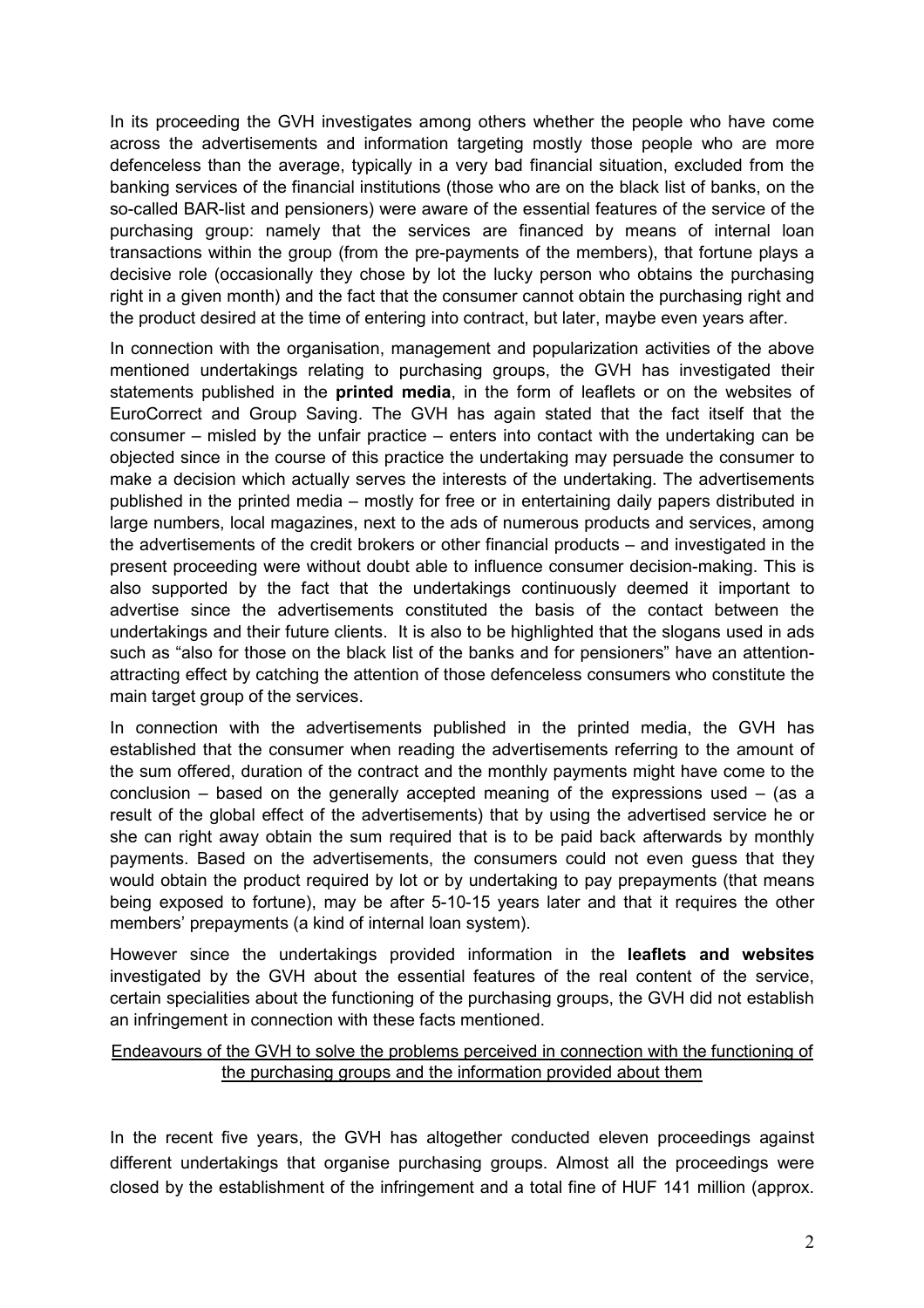EUR 500 thousand) has been imposed. In the course of the proceeding the GVH may not and does not assess the content of the service, but it rather investigates the content of the advertisements, statements recruiting members. In its proceedings the GVH established one by one that the practices of the undertakings organising the purchasing groups were each eligible to mislead consumers and violated the Act on the Prohibition of Unfair Commercial Practices. However in vain did the GVH establish the infringement, impose a fine and oblige the undertakings for a commitment in most of the cases; the undertakings – though modifying a bit their advertisement practices – went on pursuing them. It is not rare either that this kind of undertakings cease to operate from one day to another, and then under a new name but with the same commercial practice they go on functioning. Based on all these mentioned it is not surprising that the GVH is currently conducting investigations against five purchasing groups. In two of the cases – for the first time in its practice – the GVH by means of an interim measure in the course of the ongoing competition supervision proceeding, before its closing, prohibited the undertakings from applying advertisements with a certain content. Both the GVH and the courts in their judgements made for the review of the decisions of the GVH made clear and univocal statements in connection with the commercial communication of the undertakings organising and managing purchasing groups, they have hereby set clear requirements for the undertakings organising purchasing groups for years.

Besides the competition supervision tools mentioned above, the GVH tries to use other means as well to handle the problems perceived in connection with the purchasing groups and the communication practice of the undertakings organising them. The GVH has made its observations or recommendations in its annual parliamentary report for the lawmakers in several instances in connection with the handling of the regulatory problems and deficiencies in the functioning of the purchasing groups. The GVH had already raised its voice in 1999 that it would be necessary to regulate the functioning of the purchasing groups. Then the framing of a referring government decree got launched, however its entering into force is still pending.

The GVH believes that the other, maybe a more effective instrument in the fight against the purchasing groups is to call the attention to the possible risks of those consumers who are thinking of joining these groups because of their living conditions. In order to increase the consumer awareness desired, the GVH, the Hungarian Financial Supervisory Authority (PSZÁF) and the Hungarian Consumer Protection Authority (NFH) have published in the daily paper Metropol an information material in an unambiguous, everyday language (in the form of questions and answers, without using any legal or financial technical terms), and also an attention raising series of information, which have hopefully reached a large number of people concerned.

In case the GVH identifies in the course of its proceedings new conditions and tools – compared to those already known and objected by the GVH – the aim of which is to further persuade consumers (for instance with the help of credit brokers), it strives for attracting a more targeted attention.

Case number: Vj-111/2009.

Budapest, 27 May 2010

Hungarian Competition Authority Communication Team